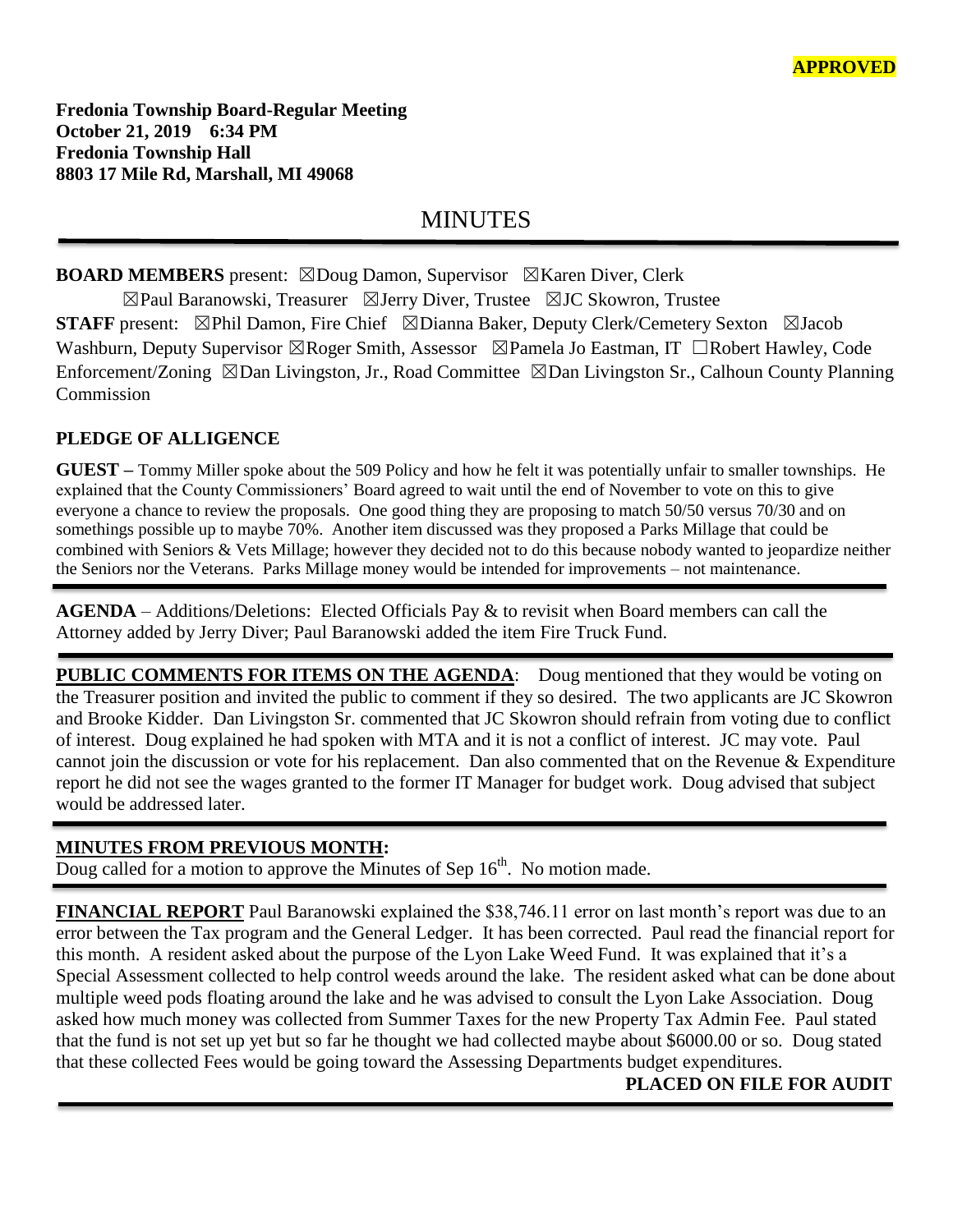### **READING OF THE BILLS** by **Karen Diver**

Phil Damon suggested that the \$133.00 towing bill may have been paid twice. Needs investigation. Motion made by Paul Baranowski and supported by Jerry Diver to accept the *Reading of the Bills with the review of the towing bill.* All *noise and the seriew of the towing bill.* All *noise and the MOTION CARRIED* 

**CORRESPONDENCE:** Doug mentioned there currently are two FOIA requests. Karen mentioned she has a letter concerning the snow plowing. Will be addressed under Old Business.

#### **REPORTS:**

**Fire Department**: Phil Damon – 10 Fire runs and 6 medical runs for the month. Training included extrication and stabilization jacks, along with air care landing zone training. The Fire Department will be holding an Open House for the Fire Truck millage renewal, at Station 1, Saturday, October 6<sup>th</sup>, 9am-noon. The Fire Department will also be participating again this year with the Lyon Lake Methodist Church Trunk or Treat.

**Zoning & Ordinance Enforcement:** Written report submitted. 2 Complaints: 1 is OPEN; 1 is CLOSED. 1 permit for the month. Attended the Planning Commission meeting on Sep 24<sup>th</sup>. Discussed Master Plan Update and will continue to work on it in the upcoming meetings. Stated that Zoning ordinance discussions are completed and pending public hearing upon completion of the master plan.

**Cemetery**: Dianna Baker – Has a bid for Lyon Lake leaf pick up and mowing. Reported she did go through the cemeteries the first of the month and as quick as she picked things up, folks were putting out their Halloween decorations/stuff. Jerry Diver suggested revisiting mowing contract under Old Business.

**Planning Committee**: George Crandall next meeting is November 7<sup>th</sup> at 6:30 PM.

**IT Department**: No report

**Calhoun County Planning Commission**: Dan Livingston Sr. reported addressed some PA116 applications and some Emmett Township building changes but not of concern for us. He stated they are investigating what a decommission plan looks like. They are in an information gathering stage at this time.

**Road Committee**: Dan Livingston Jr. next meeting is November 12<sup>th</sup> at 7 PM.

**Assessing:** Roger Smith reported for the most part everything is going ok. Had some communication issues with the township email and website being down however was eventually able to make contact and issues were resolved.

#### **OLD BUSINESS:**

1 -SNOW PLOWING: Bids are the same cost as approved last year. Paul made motion to accept Rodney Maurer's and Teresa Washburn's bids for snow plowing and shoveling. Supported by Jerry Diver.

#### **MOTION CARRIED**

2 -TREASURER POSITION:Doug asked if JC was interviewed. She was not. Doug explained the qualifications of both Brooke Kidder and JC Skowron. Doug recommended JC be appointed. Discussion followed. No Support. Jerry Diver moved that Brooke be appointed. Karen Diver supported. Roll Call vote: Jerry Diver – **AYE** Doug Damon – **NAY** Karen Diver – **AYE**

#### JC Skowron – **NAY TIE – MOTION DEFEATED**

Doug asked if there was a motion to consider JC. He reminded everyone that if they could not agree to appoint someone in 45 days then the matter would then be handled by the County. JC moved to appoint herself. There was no support. **MOTION DIED DUE TO LACK OF SUPPORT**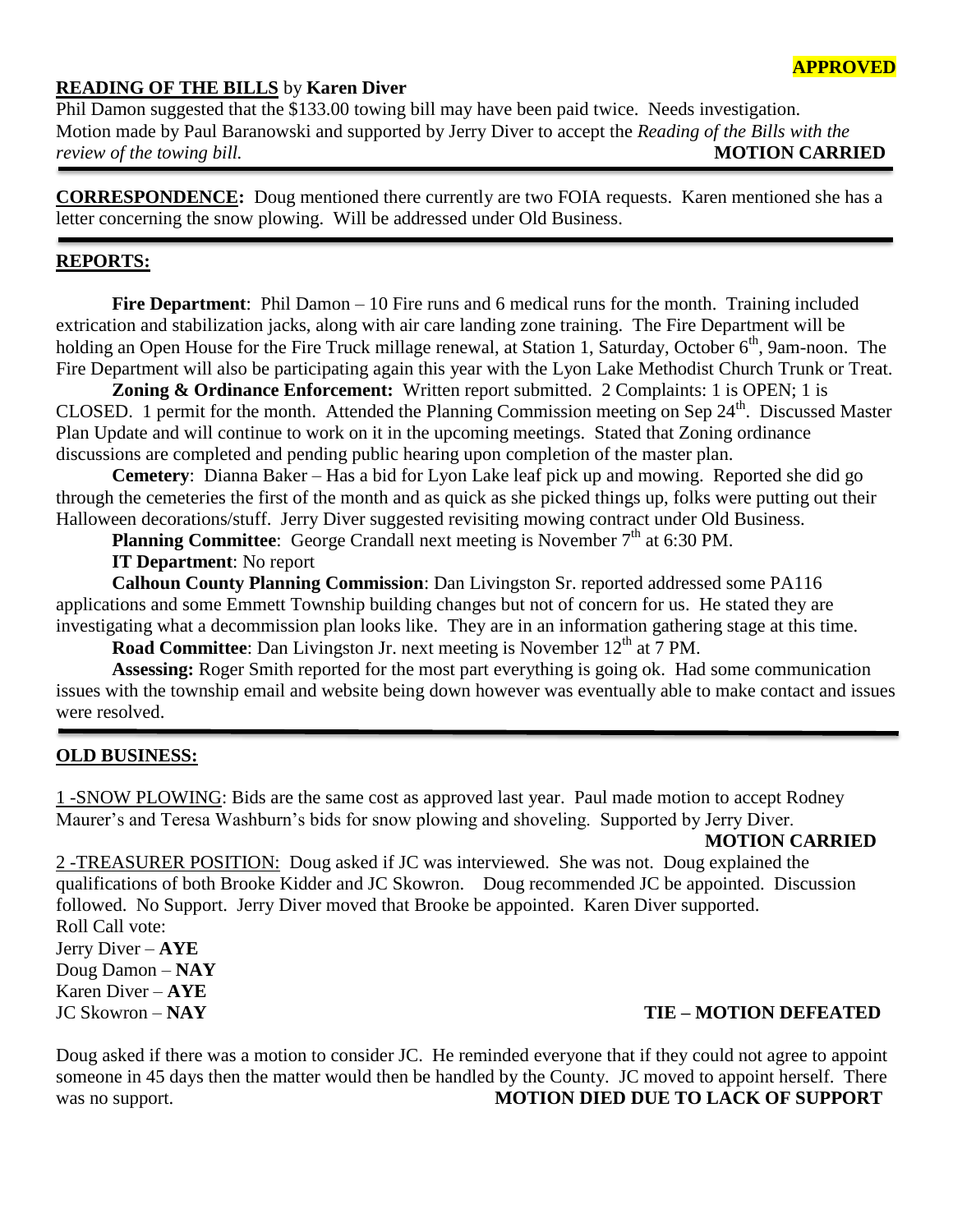3 - CHEMICAL BANK APPROVED SIGNATURES: Item dropped as there was no appointment of a Treasurer.

4 - WHEN SHOULD FIREWORKS STOP: Doug reported the state allows fireworks JUNE 29-JULY  $4^{TH}$ , 11AM-11:45PM. And on July 5<sup>th</sup> IF IT FALLS ON A FRIDAY OR SATURDAY. Doug reminded everyone there is no local ordinance other than this state law. Issue referred to the Planning Committee. 5 - DO WE CHARGE FOR FIRE CALLS: Doug stated we do not at this time.

## 6 - LYON LAKE LAWN MOWING:

Earth Fathers was paid \$275 PLUS an additional \$100 approved by Karen Diver, for a one time mowing. If we need to use them again, they have submitted a quote for \$550 as they estimated it takes about 19-20 hours. Dianna submitted a bid from JR Watkins of Marshall. He quoted \$250/mowing at Lyon Lake AND the Township Hall. Weed whacking/leaf cleanup would be \$14/hour. Jerry stated he needs liability and workman's comp. JR told JC last month he would get it if it was needed. Karen made motion to allow Dianna to select the person for the last mowing and leaf cleanup as long as the person had liability and workman's comp. JC supported. **MOTION CARRIED**

7 - FIRE FUND: Paul informed us that during the audit it was discovered that the monies borrowed from the General Fund to correct the Fire Truck Deficit issue had to be returned to the General Leger. This is a paperwork issue moving the money's from Public Safety Fund to the General Ledger and would not affect the Fire Millage monies coming in. No motion required.

8 - ELECTED OFFICIAL'S 2017 PAY RAISES: Jerry Diver stated that the board neglected to properly approve board pay raises that started as of July 1, 2017. The budget was approved but no resolution was made. He made a motion to approve the raises from THE 2017-2018 budget up through the 2019-2020 budget fiscal years. Doug stated he isn't sure of the legalities of this. Paul supported. **MOTION CARRIED** 9 - WHEN SUPERVISOR/CLERK/TREASURER CAN CALL THE ATTORNEY: Jerry Diver stated that last month a vote was made to allow the Supervisor/Clerk/Treasurer to call the attorney any time they had fraud or embezzlement concerns. Jerry moved that all three be allowed to call the attorney at will. Paul supported. Roll Call vote:

Jerry Diver – **AYE** Paul Baranowski - **AYE** Doug Damon – **NAY** Karen Diver – **AYE JC Skowron – NAY MOTION CARRIED** 

## **NEW BUSINESS:**

1 – KEYS: Doug discussed locks being changed after the December 2017 meeting – due to the case of a cheesecake disappearing. And said locks were again changed on or about September 20, 2019. He has no idea who does or does not now have keys to these new locks. Discussion followed expressing the need for certain employees to have access to the fax machine and Dropbox. Doug stated that locks and door knobs should not be changed without Board approval. He requested this issue be put on the agenda and addressed in the November Board Meeting.

2 – IT POSITION: Doug stated that there are inaccurate figures in our permanent records and he wants the minutes of last month to be amended to reflect the proper figures. Much discussion followed. It was agreed that Doug's requested amendments will be added to the appropriate minutes and will be addressed during next month's meeting.

3 – WEBSITE: Doug stated that the website has been down for approximately two weeks now. Nobody knows why. Doug then stated he had received communication with the attorney that reflected the Board had illegally terminated the IT Manager; hence Pamela is still employed. He informed her of this in a letter which she had requested at the last meeting. Dan Livingston Sr. request the letter written to Pamela be read into the minutes. Doug read the letter. Jerry Diver did not agree. He stated that "she" (*Pamela*) caused us a lot of money and